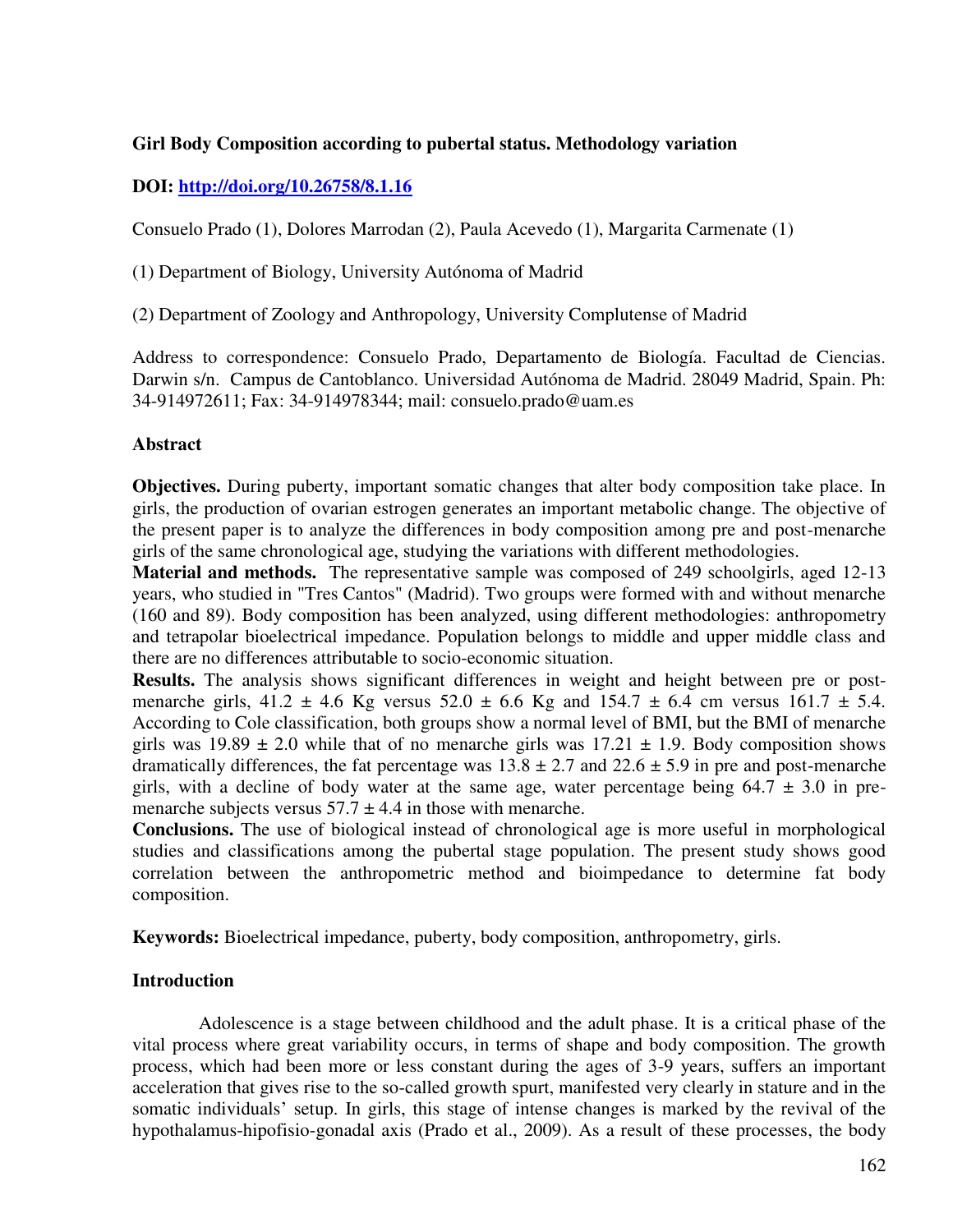suffers a major refurbishment and change in its composition. After this stage, the young adults of both sexes have higher mineral bone content and a lower proportion of water. Subsequently, a clear sexual dimorphism is reflected, which entails the acquisition of secondary sex characteristics for each gender and a near final size. The anthropometric assessment is the study of shape, size, composition and proportionality of the individual that allows defining variations of the complex processes such as human growth (Torres et al., 2006; Milici, 2015). Nevertheless, in physical anthropology, there is a general consensus about the desirability of new techniques to supplement the traditional anthropometric methods for a better estimation of body composition. The electrical bioimpedance is among these new techniques aimed to assess the body composition more accurate, less invasive and less expensive. For anthropometric characterization of the female youth population, this study aims to identify the impact of the new hormonal context after ovarian follicular activation and the production of estrogen in girls' body composition and to objectify the changes occurred in different body compartments, in which the mere balance size/weight is insufficient. The new somatic situation is predictive of adult health, indicating the risk of developing pathologies linked to undesirable nutritional status in the medium term.

This study's working hypothesis is that all the methods to study the girls' infanto-juvenile transition are able to effectively reveal the changes in body composition.

#### **Material and methods**

This work is part of a larger study among the adolescent population of the Tres Cantos municipality, situated at the northern periphery of Madrid City. The research was conducted between 2010 and 2016 in all the public secondary schools in this satellite city and, for the present study, all the girls of 12 and 13 years of age  $(N = 249)$  were included.

The project resulted from signing a collaboration agreement between the departments of health and education of Tres Cantos' City Hall and the General Foundation of the University Autónoma of Madrid, Department of biology, anthropology unit. Signing the agreement called for the strict monitoring of the bioethical protocol of Helsinki (2008), by obtaining parents' informed consent for all the subjects included in the study.

Once the planned activities were carried out in each of the centers, a custom report of each student was delivered to the participants and their parents or guardians. This report included an anthropometric assessment as well as recommendations to improve their current health status.

Following the International Biological Program protocol (Weiner and Lourie, 1981), the measurements were carried out by the UAM research team with the approved and previously calibrated equipment. The tetrapolar bioimpedance of double sweep (longitudinal-transverse) model 609 of Tanita has been used. Skinfolds measurements were taken with a skinfold caliper – model Holtain (with 1 mm precision).

Menarcheal status was reported according to status–quo method. If the answer was positive, we asked for the age and the month when first menstruation occurred. Among the subjects of the same chronological age, the menstrual status was the classification criterion in two groups: with and without menarche.

From biceps, triceps, subscapular and suprailiac skinfolds the body density was estimated (Durning and Ramahan, 1967) and, subsequently, the fat percentage of each subject was calculated by Siri Equation. With this data, we have estimated the fat mass and fat-free mass (anthropometric method). Tetrapolar impedance gave evaluations on muscle, fat, water, basal metabolism and biological age.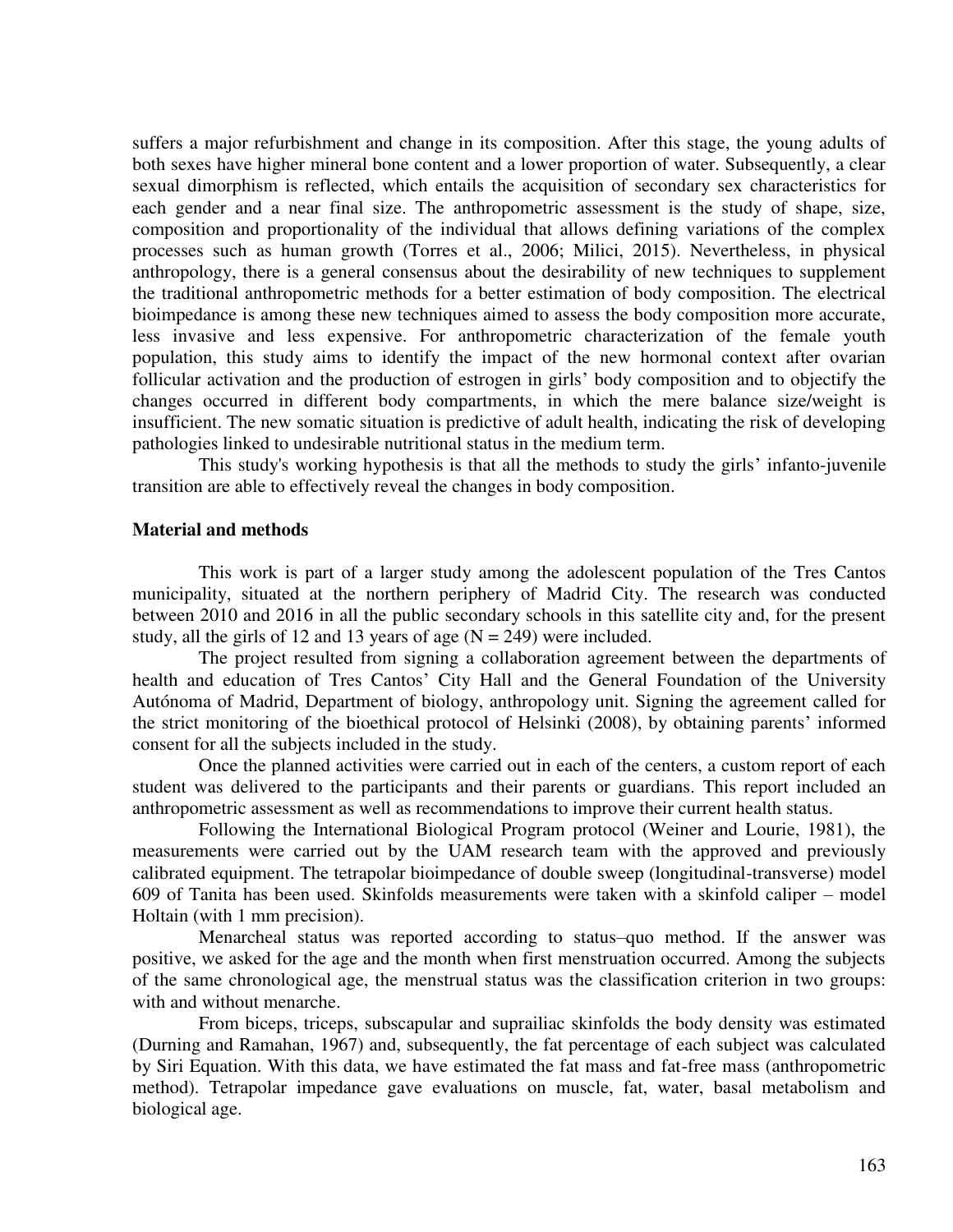The Kolmogorov-Smirnov test was applied to find out if the variables follow a normal distribution. After that, parametric tests (t Student, ANOVAS) were used for cases in which the variable is adjusted to normal and non-parametric tests (Mann-Whitney U, Kruskal-Wallis H) otherwise. Tables of contingency, correlations, and  $\gamma$ 2 test were also used. The degree of significance of the tests was of  $p \le 0.05$ .

#### **Results**

The studied population lives in the municipality of Tres Cantos, in the north area of Madrid and at a distance of 20 km from the capital. It is an area that includes science parks, technology industry and university population. It represents a fairly uniform environment in term of education and economic status, corresponding to middle and upper middle class. The level of education is very high among the fathers of the girls (66% parents and 62% of the mothers having a third level education), while the occupational categories can be considered high in 57% of parents and 42% of the mothers. Generally, the family size corresponds to a nuclear family, consisting of the parents and two children. At the economic level, there was no kind of situation unfavorable for growth and development.

The Bern study (\*\*\*WHO, 2010) for the practice of physical activity of children and adolescents has observed that 21% of the girls do not practice any physical activity and that in addition, among those who do, only 29% make it often referred to in the report: 1 hour/ day.

Tobacco use is higher in comparison with male subjects of the same study (Prado et al., 2012), 82% of young women are declared non-smoker, and among those who smoke 10 cigarettes is the most frequent category (9.4%). Alcoholic beverages are consumed primarily during weekends, although 73% declare not to consume alcohol. Analyzing the hours of rest, a deficit of 5 hours/week of sleep has been observed in the case of adolescent girls, compared to the recommended duration for children aged 12-13 years, which is 9 hours. This deficit is mainly produced during the working days of the week.

Tobacco and alcohol use is more common among girls who have already had the menarche and conversely a decline is observed among those who practice sport; a negative correlation with the hours of sleep is noted, without reaching levels of significance.

The weight status of the population corresponds to the category of normal weight (79%), although improved situations in overweight (14%) and low weight (7%) were detected. The obesity was low represented  $(1\%)$  (Cole et al., 2000).

Cole classification evaluated the weight according to the chronological age. However, at puberty, in same chronological age, early and late pubertal maturity coexist, while the weight situation differs noticeably in the mentioned categories. This situation advocates the importance of analyzing somatic features by taking into consideration the status of ovarian maturation of the girls of the same chronological age.

The Kolmogorv-Smirnov test and a series of parametric tests were used to show important differences between girls with and without menarche (Table 1). A statistically significant difference of 7 cm in height is observed (T- independent samples Student,  $t = 8.88$ ; gl = 247; p < 0.001). Similarly, the differences in weight, of 11 kg, are highly significative (t = 15.82; gl = 247; p  $\lt$ 0.001). There are not only differences in the direct variables, but also in the proportions. Indeed, it is interesting to note that the BMI of the girls with the menarche is statistically higher ( $t = 3.13$ ; gl = 247;  $p \le 0.05$ ). Waist to hip ratio has been widely used in the field of epidemiology since it relates to the content of visceral fat in the body (Milici, 2015). The range suitable for women is from 0.71 to 0.85. Both groups, with or without menarche, are in the appropriate range, but there is a significant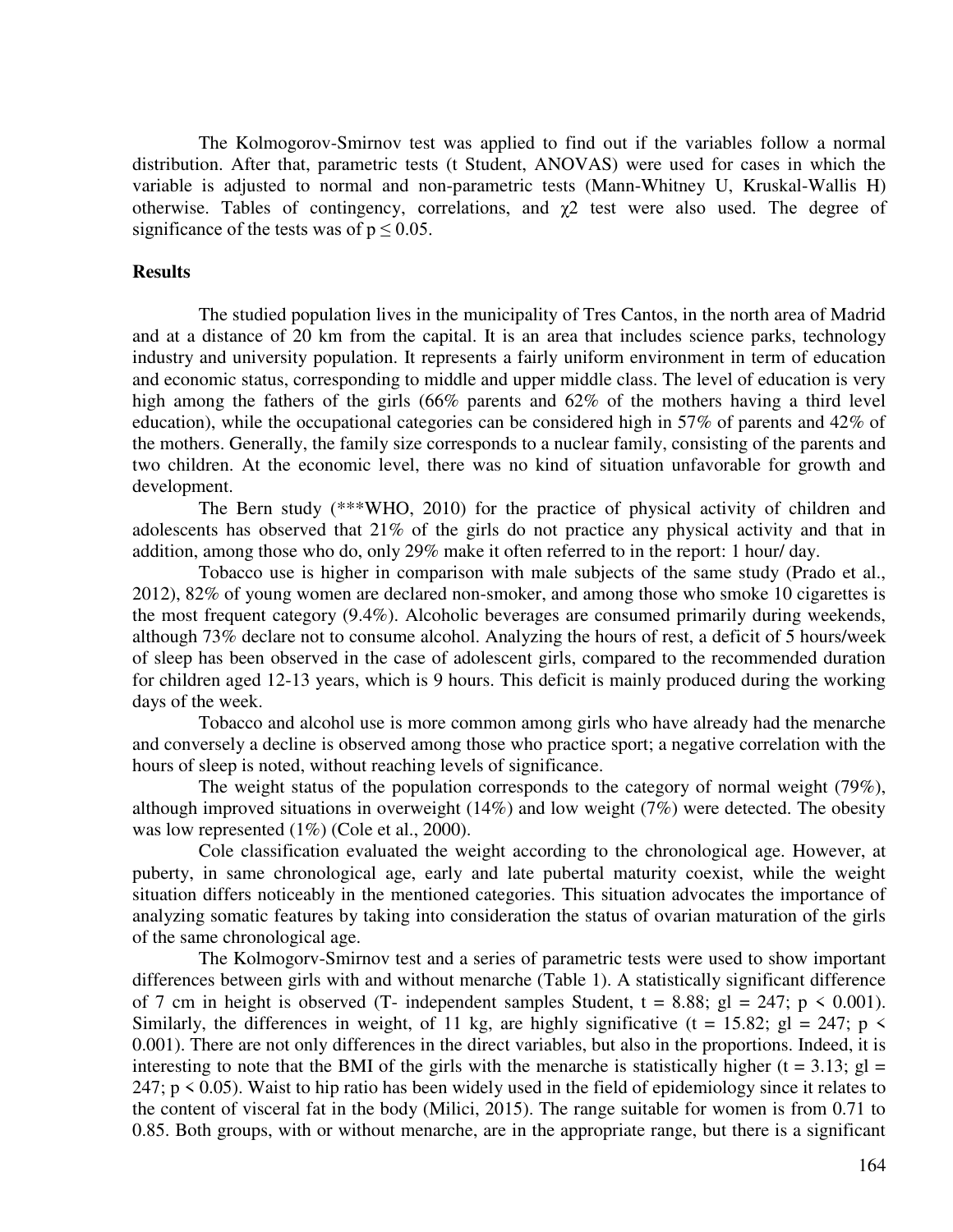difference between the values of this index, which increases in girls with menarche (t = 7.14; gl = 247;  $p \le 0.001$ ).

**Table 1. Girls' height, weight, body mass index and waist-hip index according to menarcheal status (mean and standard deviation)** 

| VARIABLE       | NON-MENARCHE GIRLS      | <b>MENARCHEAL GIRLS</b> |
|----------------|-------------------------|-------------------------|
| HEIGHT (cm)    | $154.68$ (SD $\pm$ 6.3) | $161.66$ (SD $\pm$ 5.3) |
| WEIGHT $(Kg)$  | 41.33 $(SD \pm 4.6)$    | 52.77 $(SD \pm 6.5)$    |
| BMI $(kg/m^2)$ | $17.21(SD \pm 1.9)$     | $19.89(SD \pm 2.0)$     |
| $CCI$ (cm/cm)  | $0.76$ (SD $\pm$ 0.07)  | $0.82$ (SD $\pm$ 0.05)  |

The significant increase in weight in the menarche transition has been pointed out for decades (Frish and Revelle, 1970). However, this increase in weight may not be harmonious with respect to all the components that comprise the weight status of individuals. Certainly, when the fatty component variation is analyzed, it highlights a statistically significant decrease in body density (t = 2.34, gl = 247,  $p \le 0.05$ ). This decrease in body density is partly due to the significant increase of fatty tissue. There is a difference of fat (not visceral) more than 5.2 kg (SD  $\pm$  1.48) among girls with menarche and without  $(t=8.93, g1=247, p>0.001)$  (Table 2).

**Table 2. Mean values of Siri body density and fat percentage assessed by anthropometric method and tetrapolar impedance (mean and standard deviation) in pre and post-menarche girls.** 

| VARIABLE             | NON-MENARCHE GIRLS       | <b>MENARCHEAL GIRLS</b>    |
|----------------------|--------------------------|----------------------------|
| <b>BODY DENSITY</b>  | $1.035$ (SD $\pm$ 0.009) | $1.032$ (SD $\pm$ 0.010)   |
| Kg of FAT            | 7.23 $(SD \pm 4.1)$      | 12.44(SD <sub>±</sub> 4.9) |
| $%$ FAT (skinfolds)  | $17.51(SD\pm3.9)$        | 23.58(SD <sub>±</sub> 4.2) |
| % FAT (bioimpedance) | $15.83(SD \pm 2.7)$      | $22.84(SD \pm 5.3)$        |

Both percentages (estimated by skinfold thickness and by bioimpedance) show statistically significant differences between the two groups considered (t= 11.33, gl=247, p> 0.001). The values obtained by bioimpedance are slightly lower than those obtained by anthropometrical measurements, but there are no significant differences between the two methodologies when comparing the pre and post-menarche groups. Deviations from these percentages are always higher in the group with menarche, especially with the bioimpedance determination, which could be due to the effect of variation in body composition, in particular water variation that is experienced during the menstrual cycle in women (Table 2).

If a dual-component model is considered (fat and fat-free mass, assessed by bioimpedance), the study shows that there is more fat-free mass in girls with menarche, but to relativize this percentage of body component in girls without menarche the fat-free mass represents a big fraction of the body weight (Table 3). The differences in the absolute values of fat-free mass are significant  $(t = 9.53, g] = 247, p > 0.001$ , as well as the percentages of fat-free mass  $(t = 12.0, g] = 247, p > 0.001$ 0.001).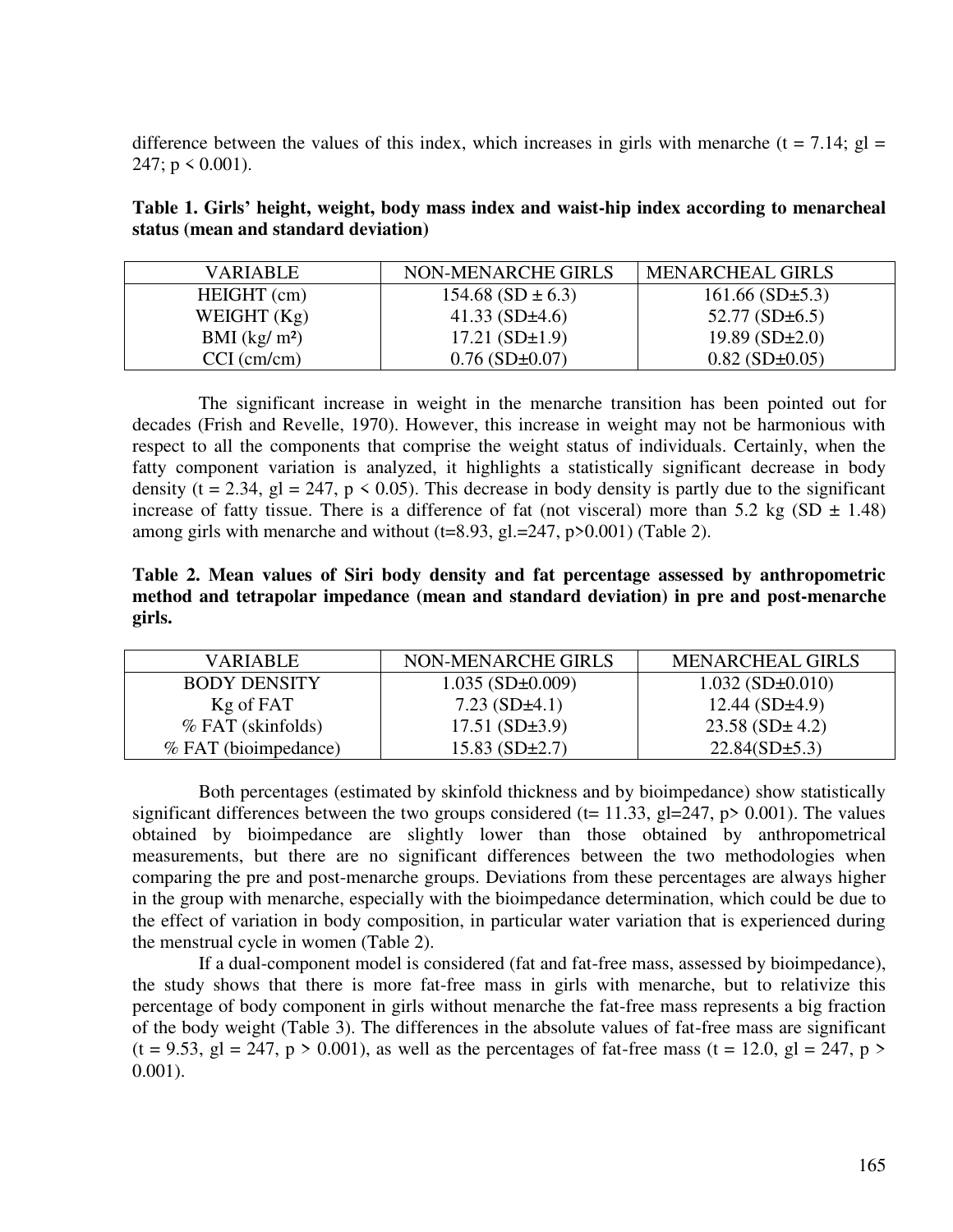**Table 3. Mean values of fat free mass in kg. and percentage of fat-free mass of total body weight assessed by tetrapolar impedance (mean and standard deviation) in pre and postmenarche girls.** 

| VARIABLE.            | NON-MENARCHE GIRLS   | <b>MENARCHEAL GIRLS</b> |
|----------------------|----------------------|-------------------------|
| Fat free mass $(Kg)$ | $33.77(SD \pm 3.47)$ | $38.70(SD \pm 2.87)$    |
| % of fat-free mass   | $81.70(SD \pm 4.2)$  | 74.78 $(SD±4.9)$        |

Within the free body fat fraction, an analysis of greater precision is also possible. Thus, the content of water, bone, and muscle in the two groups of girls has been analyzed. The results of this analysis are summarized in table 4. The free-fat body mass component has been considered as a whole (100%) and the respective percentages that represent the bone, muscle, and water within this component have been established. All results were obtained using tetrapolar bioimpedance, same apparatus and in identical circumstances. The body composition of the girls after menarche is different in all components. It is not just a change in weight (Frish & Revelle, 1970), or an increase in adipose tissue (Frish, 1987), it is also important to consider a decrease in water content and a logical increase in bone and muscle.

**Table 4. Mean values of percentage of fat-free mass and relative percentage of water, bone, and muscle within the fat-free mass assessed by tetrapolar impedance in pre and postmenarche girls.** 

| Girls without Menarche                   | Girls with Menarche                      |
|------------------------------------------|------------------------------------------|
| % Fat Free Mass = $81.70$ (SD $\pm$ 4.2) | % Fat Free Mass = $74.78$ (SD $\pm$ 4.9) |
| % of free mass                           | % of free mass                           |
| Water: $64.7 (SD \pm 3.01)$              | Water: $57.2$ (SD $\pm 4.51$ )           |
| Bone: $1.88$ (SD $\pm$ 0.18)             | Bone: $2.08$ (SD $\pm$ 0.15)             |
| Muscle: $33.42$ (SD $\pm 3.40$ )         | Muscle: $40.52(SD \pm 2.87)$             |

Generally, in comparison with girls without menarche, those with menarche but of same chronological age present statistically significant diferences in body composition and among various components of fat-free mass: a higher percentage of bone ( $t=9.09$ ,  $gl = 247$ ,  $p > 0.001$ ) and muscle mass (t=15.58, gl= 247, p>0.001) but a lower percentage of water (t= 14.43, gl = 247, p> 0.001).

#### **Discussions**

As we said when introducing the present work, the pubertal transition is characterized by major physical alterations: sexual maturation, changes in body composition, and rapid skeletal growth (Martos et al., 2010). Breast development is the first manifestation of puberty in approximately 85% of girls; the normal age for initial breast development is between ages 8 and 13. Menarche generally occurs within 2 years from the onset of breast development (Prado, 2003). Skeletal growth is one of the most striking characteristics of puberty. Linear-growth velocity begins to increase and the peak height velocity is not attained until age 12 in girls. Lean body mass, which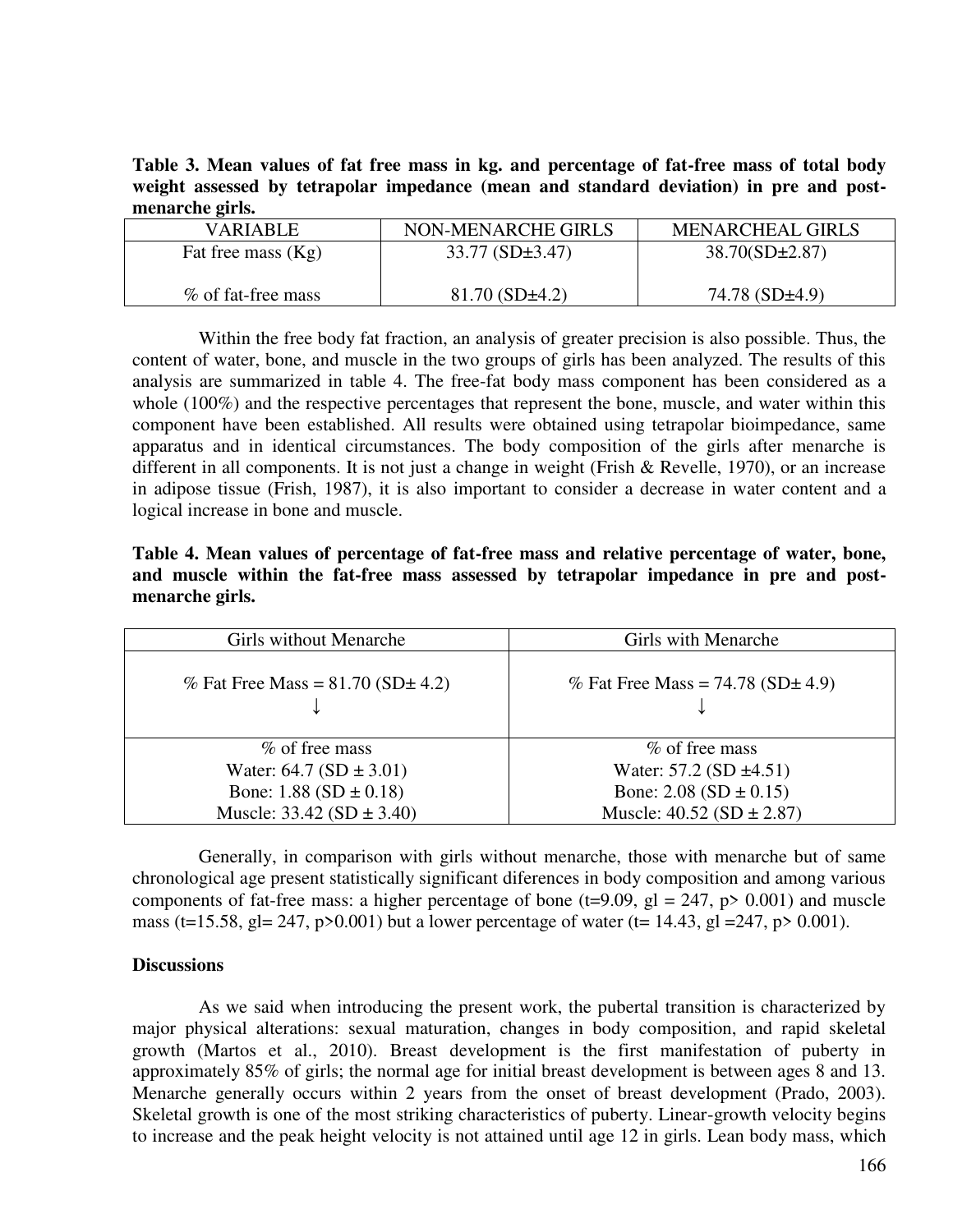primarily reflects muscle mass, begins to increase during early puberty in both boys and girls. Fat mass increases during the late stages of puberty in girls. Sex differences in the adolescent growth spurt produce the characteristic sexual dimorphism in shape and proportions seen in young adults (Prado et al., 2014). Of course, sex differences in body composition exist before puberty, but the reason for this phenomenon is unknown (Adams Hillard, 2002). The physical changes that occur during puberty are mediated, in part, through sex steroids, insulin-like growth factor I (IGF-I), and leptin. However, data that address the extent to which concentrations of these hormones influence body composition, bone mass, and density in prepubertal girls are lacking (Chan et al., 2005).

Currently, the relationship between body composition of girls and the necessary changes for the establishment of the ovarian menstrual cycles seems undeniable. It is also a simplistic reductionism to mention critical weight, that of 47 kg. (Frish and Revelle, 1970). Obviously, the association found between menarche and BMI is described in the revised bibliography (Kaplowith et al., 2005; Parent et al., 2003). It has been observed that girls who have an early menarche, before the age of 12, have a higher BMI, and an increased tendency to overweight or obesity. The mentioned studio of Kaplowitz points out that girls who have begun their puberty have a higher BMI than those who have not started it, and that these girls would have an increased tendency to get insulin resistance. The reproductive status is extremely sensitive to the metabolic status and to the amount of stored energy that women have. In effect, it is now well known that the adipose tissue is important to acquire and maintain the reproductive ability, a body fat percentage of 22 being critical for the maintenance of menstrual cycles (Frisch, 1987). Adipose tissue is also a source of no ovarian estrogen production by aromatization of testosterone. But other pubertal changes that occur in the body composition are less known. In the present study, by limiting the concomitant factors such as temporal variation, different ages or different environmental conditions, it has been possible to evaluate what happens in the body composition of girls with the beginning of their ovarian cycles. This study has shown that, apart from any sanitary or economic limitations, girls with menarche have different anthropometric parameters in comparison to others of the same chronological age but without menarche.

In several studies, the associating of obesity with the age of menarche has been discussed. In fact, in a longitudinal study in the Finnish population, it was revealed that a higher BMI among precocious girls remained until the age of 31 (Laitinen et al., 2001). The present work may not endorse this possibility since the significantly higher value of BMI in girls aged 12-13 and with menarche in comparison with their non-menarcheal peers is due to a more advanced global somatic status. It is noteworthy that both groups of girls are in the category of normal weight for their age. The classification of Cole et al. (2000) and Cole et al. (2007) was used to characterize the subjects' weight status. However, this classification takes into account only age intervals, disregarding the differences that pubertal stages generate within body mass components; when discussing the issue of weight standards according to age, this represents a serious limitation that needs to be addressed. The study shows a good correlation between methodologies employed to assess body composition. Although both methods recorded significant differences in body fat percentage between girls with and without menarche, bioimpedance indicated slightly lower values than the anthropometric method. Studies based on bioimpedance during the menstrual cycle have shown that this method provides different estimates along the different phases of the menstrual cycle (Prado and Delgado, 2001). This study has not taken into account the phase of the menstrual cycle in which the girls were at the time of measurement. Maybe if it had, the differences between the two methods would not have been significant. The next step of the study will be the follow-up, in their final stages of adolescence, of the most precocious girls at the onset of menstruation and the evaluation of their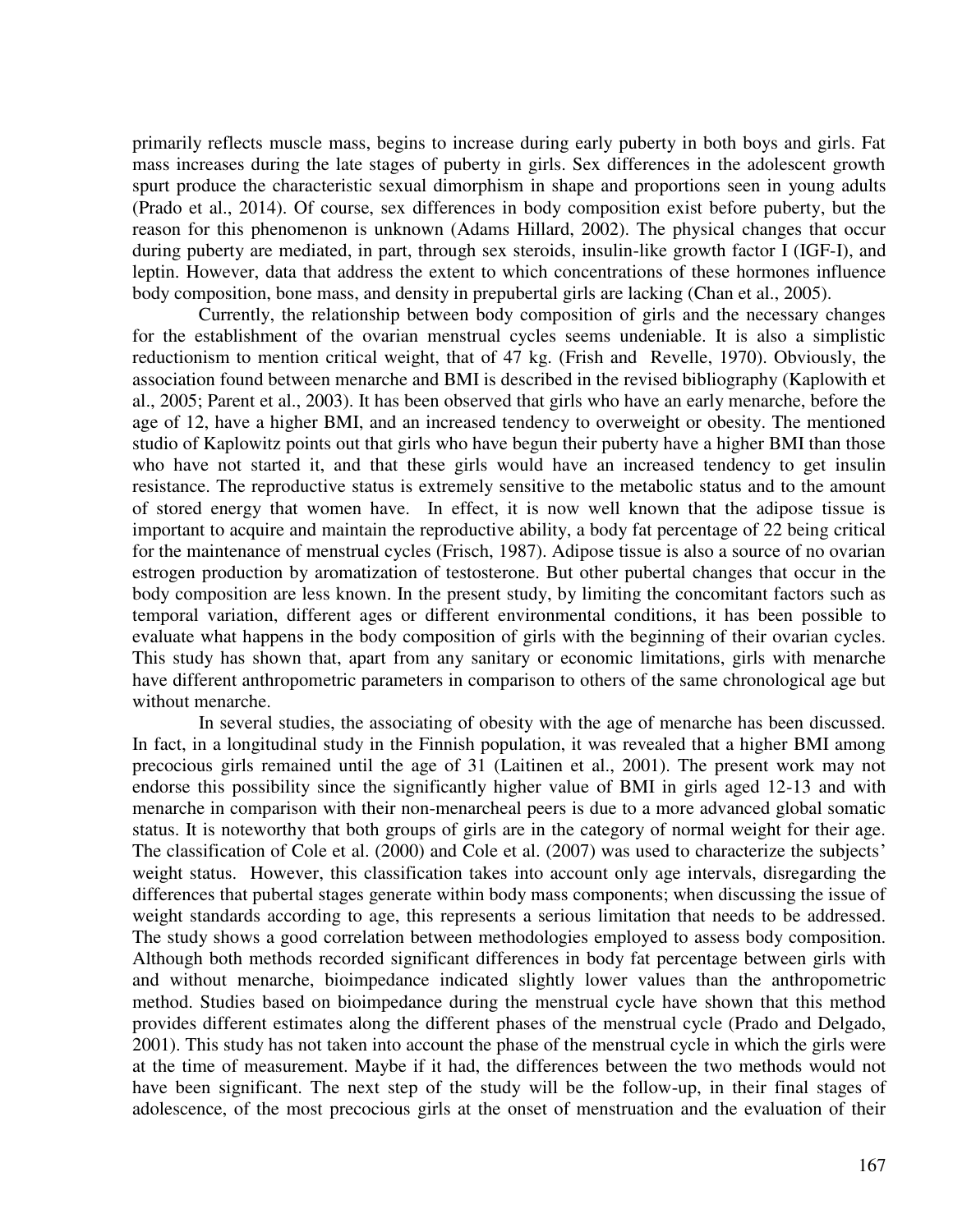weight status and body composition to detect the persistence of an increased amount of fat or lack thereof.

# **Bibliography**

- 1. Adams Hillard, P.J., 2002. Menstruation in young girls: a clinical perspective. *Obstetrics and gynecology*, 99(4), pp.655-62.
- 2. Baker, E.R., 1985. Body weight and the iniciation of puberty. *Clinical Obstetrics and Gynecology*, 28(3), pp.573-579.
- 3. Chan, J.L., Mantzoros, C.S., 2005. Role of leptin in energy-deprivation states: normal human physiology and clinical implications for hypothalamic amenorrhoea and anorexia nervosa. *Lancet*, 366(9479), pp.74-85.
- 4. Cole, J.T., Bellizzi, M.C., Flegal, M.K., Dietz, W.H., 2000. Establishing a standard definition for child overweight and obesity worldwide: international survey. *British Medical Journal*, 320(7244), pp.1240-3. [https://doi.org/10.1136/bmj.320.7244.1240.](https://doi.org/10.1136/bmj.320.7244.1240)
- 5. Cole, J.T, Flegal, M.K., Nicholls, D., Jackson, A.A., 2007. Body mass index cut offs to define thinness children and adolescents international survey. *British Medical Journal*, 335, pp.194-201 [https://doi.org/10.1136/bmj.39238.399444.55.](https://doi.org/10.1136/bmj.39238.399444.55)
- 6. Comninos, A.N., Jayasena, C.N., Dhillo, W.S., 2014. The relationship between gut and adipose hormones, and reproduction. *Human Reproduction Update*, 20(2), pp.153-74. [https://doi.org/10.1093/humupd/dmt033.](https://doi.org/10.1093/humupd/dmt033)
- 7. Durnin, J. V. and Rahaman, M. M., 1967. The assessment of the amount of fat in the human body from measurements of skin fold thickness. *British Journal of Nutrition*, 21, pp.681-689.
- 8. Freedman, D., Kettel. K.L., Serdula, M.K., Dietz, W., Srinovasan, S.R., Berenson, G.S., 2003. The relation of menarcheal age to obesity in childhood and adulthood: the Bogalusa heart study. *BMC Pediatrics*, 3:3.<https://doi.org/10.1186/1471-2431-3-3>© Freedman et al; licensee BioMed Central Ltd. 2003
- 9. Frisch, R.E., Revelle, R., 1970. Height and weight at menarche and a hypothesis of critical body weights and adolescent events. *Science*, 169, pp.397-399.
- 10. Frisch, R.E., McArthur, J.W., 1974. Menstrual cycles: fatness as determinant of minimum weight for height necessary for their maintenance or onset*. Science*, 185, pp.949-951.
- 11. Frisch, R.E., 1987. Body fat, menarche, fitness and fertility. *Human Reproduction*, 2(6), pp.521- 533.
- 12. Kaplowitz, P.B, Slora, E.J., Wasserman, R.C., Pedlow, S.E., Herman-Giddens, M.E., 2005. Earlier onset of puberty in girls: relation to increased body mass index and race. P*ediatrics*, 108(2), pp.347-53.
- 13. Laitinen, J., Power, C., Järvelin, M. R., 2001. Family social class, maternal body mass index, childhood body mass index, and age at menarche as predictors of adult obesity. *The American journal of clinical nutrition*, 74(3), pp.287-294.
- 14. Martos-Moreno, G.A, Chowen, J.A., Argente, J., 2010. Metabolic signals in human puberty effects of over and undernutrition. *Molecular and cellular endocrinology*, 324(1-2), pp.70-81.
- 15. Milici, N., 2015. *Sindromul metabolic şi obezitatea. Perspective antropologice (Metabolic syndrome and obesity. Anthropological perspectives*). Bucureşti: Editura Academiei Române.
- 16. Parent, A.S., Teilmann, G., Juul, A., Skakkebaek, N.E., Toppari, J., Bourguignon, J.P., 2003. The timing of normal puberty and the age limits of sexual precocity: variations around the world, secular trends, and changes after migration. *Endocrine reviews*, 24(5), pp.668-93.